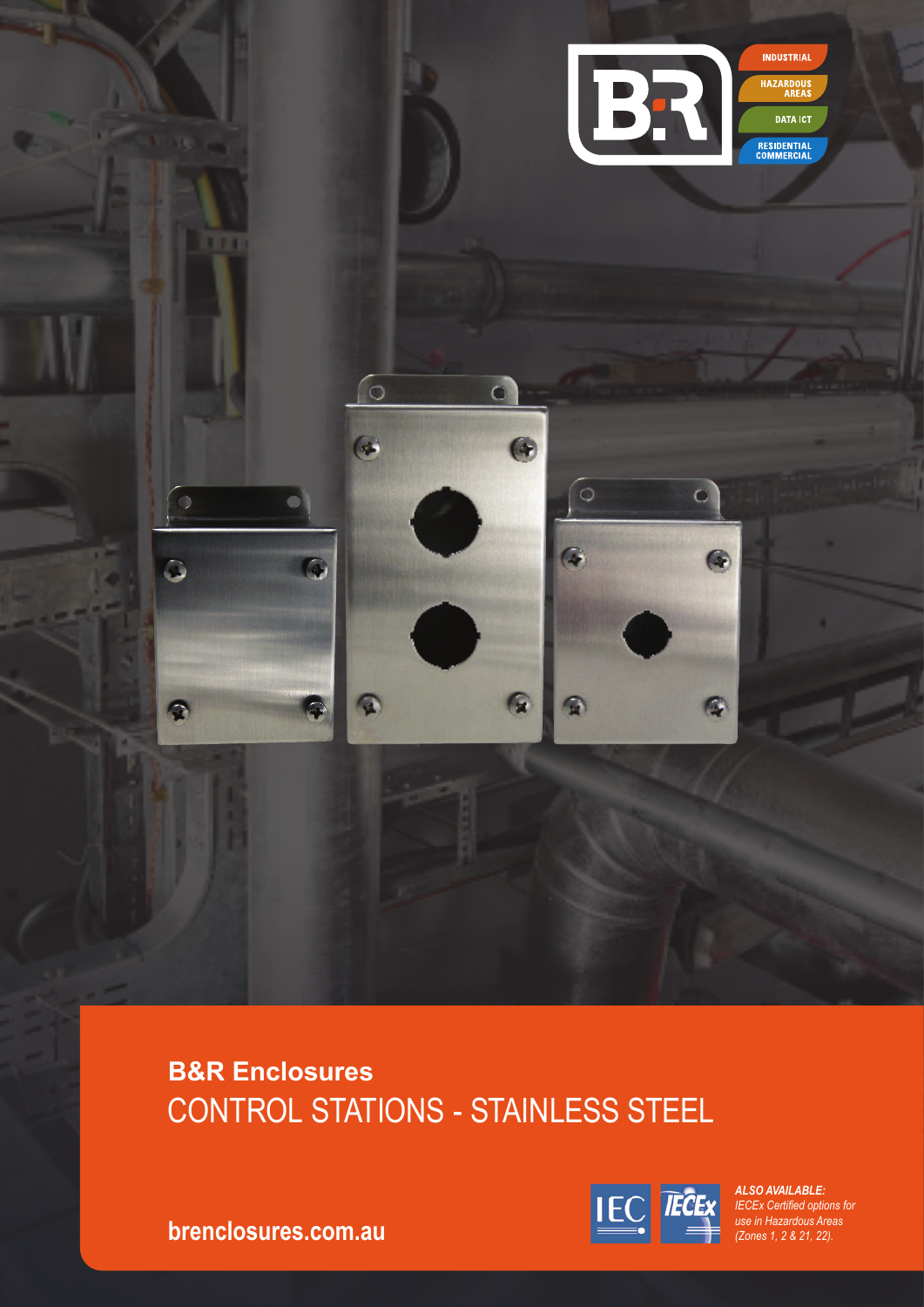## Control Stations - Stainless Steel

Pushbutton Enclosures with Mounting Flanges





#### *ALSO AVAILABLE: IECEx Certified options for use in Hazardous Areas (Zones 1, 2 & 21, 22).*

- Designed to house pushbuttons in heavy duty industrial or harsh and demanding environments.
- Suitable for applications where an IP66/67 protection rating is required\*
- Mounting flanges for ease of installation.
- Available with or without cut outs.
- Cut outs available as 22.5mm or 30.8mm.
- Up to 9 cut outs, dependent on enclosure size.<br>• Range of pushbuttons able to be fitted as part of
- Range of pushbuttons able to be fitted as part of the order.
- 
- Earth stud included internally.<br>• Manufactured from 15mm this • Manufactured from 1.5mm thick 316 stainless steel with N4 surface finish.



\*IP66/67 rating applies when fitted with appropriate IP rated pushbuttons or plug



Assembled product solution - dust cover (CSDC33/S), control station (CS33/SH30) and plug (CSP30/S)







CS33/SH30 and CSP30/S



CSP30/S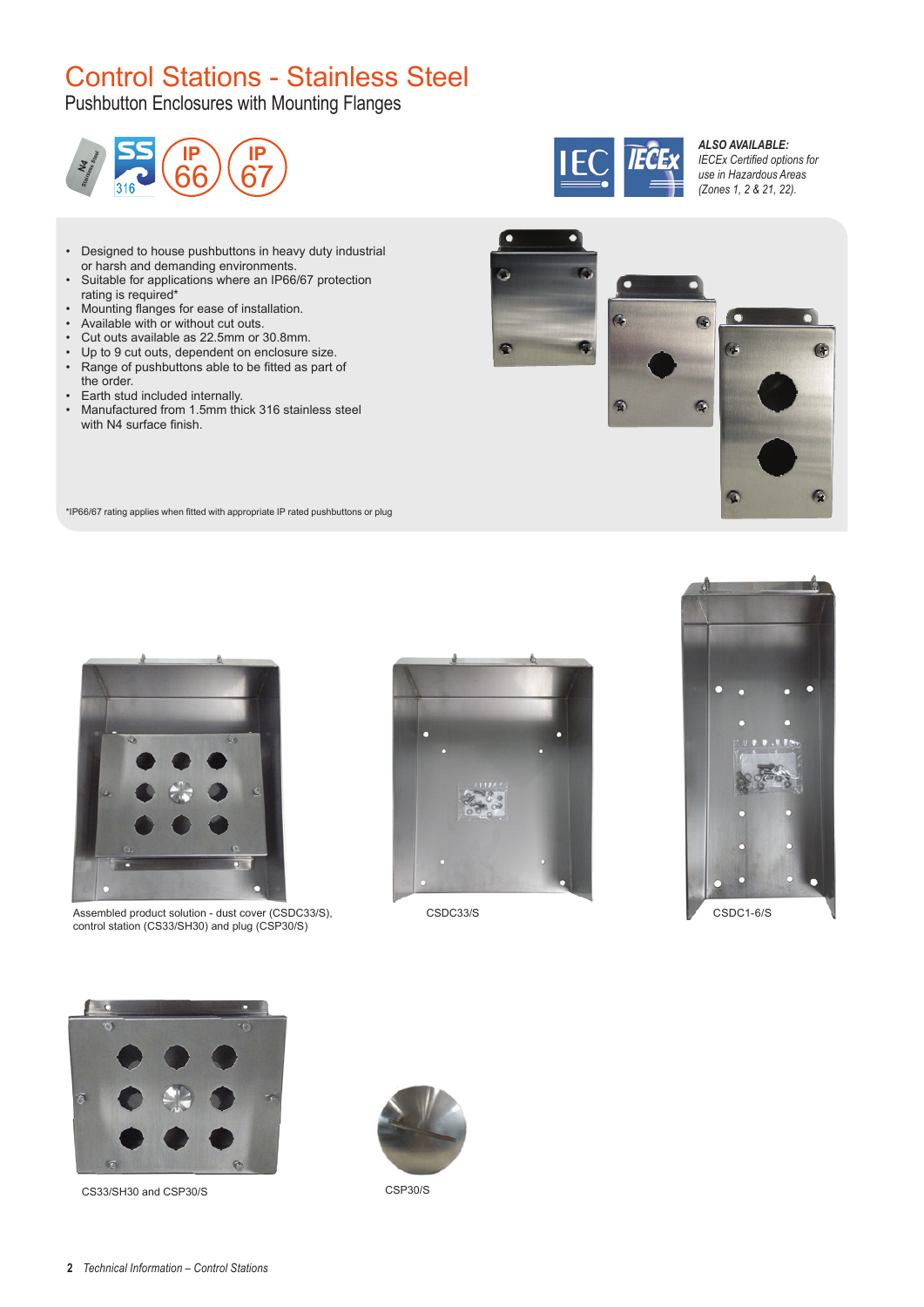## Control Stations - Stainless Steel

Pushbutton Enclosures with Mounting Flanges



## **ORDERING GUIDE**

|                  |               |              |                                     | Dimensions (mm)      |               |              |                                |                         |             |
|------------------|---------------|--------------|-------------------------------------|----------------------|---------------|--------------|--------------------------------|-------------------------|-------------|
|                  | External      |              | Internal<br><b>Mounting Centres</b> |                      |               |              |                                |                         |             |
| Part Number      | Height<br>(A) | Width<br>(B) | Depth<br>(C)                        | Useable Depth<br>(D) | Height<br>(E) | Width<br>(F) | Push Button<br><b>Cut Outs</b> | Cable<br><b>Entries</b> | Weight (kg) |
| <b>CS11/S</b>    | 152           | 97           | 93                                  | 90                   | 132           | 67           | $\overline{\phantom{0}}$       | -                       | 1.1         |
| <b>CS12/S</b>    | 199           | 97           | 93                                  | 90                   | 179           | 67           |                                |                         | 1.5         |
| <b>CS13/S</b>    | 245           | 97           | 93                                  | 90                   | 225           | 67           |                                | -                       | 1.8         |
| <b>CS14/S</b>    | 290           | 97           | 93                                  | 90                   | 270           | 67           | -                              | -                       | 2.0         |
| <b>CS16/S</b>    | 383           | 97           | 93                                  | 90                   | 363           | 67           | -                              | -                       | 2.7         |
| <b>CS11/SH22</b> | 152           | 97           | 93                                  | 90                   | 132           | 67           | $1 \times 22$ mm               | 1 x M20                 | 1.1         |
| <b>CS12/SH22</b> | 199           | 97           | 93                                  | 90                   | 179           | 67           | $2 \times 22$ mm               | 1 x M20                 | 1.5         |
| <b>CS13/SH22</b> | 245           | 97           | 93                                  | 90                   | 225           | 67           | $3 \times 22$ mm               | 1 x M25                 | 1.8         |
| <b>CS14/SH22</b> | 290           | 97           | 93                                  | 90                   | 270           | 67           | 4 x 22mm                       | 1 x M25                 | 2.0         |
| <b>CS16/SH22</b> | 383           | 97           | 93                                  | 90                   | 363           | 67           | $6 \times 22$ mm               | 1 x M25                 | 2.7         |
| CS33/SH22        | 245           | 272          | 93                                  | 90                   | 225           | 197          | $9 \times 22$ mm               | $2 \times M25$          | 3           |
| <b>CS11/SH30</b> | 152           | 97           | 93                                  | 90                   | 132           | 67           | $1 \times 30$ mm               | 1 x M20                 | 1.1         |
| CS12/SH30        | 199           | 97           | 93                                  | 90                   | 179           | 67           | $2 \times 30$ mm               | 1 x M20                 | 1.5         |
| CS13/SH30        | 245           | 97           | 93                                  | 90                   | 225           | 67           | $3 \times 30$ mm               | $1 \times M25$          | 1.8         |
| CS14/SH30        | 290           | 97           | 93                                  | 90                   | 270           | 67           | 4 x 30mm                       | 1 x M25                 | 2.0         |
| CS16/SH30        | 383           | 97           | 93                                  | 90                   | 363           | 67           | 6 x 30mm                       | 1 x M25                 | 2.7         |
| CS33/SH30        | 245           | 272          | 93                                  | 90                   | 225           | 197          | $9 \times 30$ mm               | $2 \times M25$          | 3           |

## **ACCESSORIES**

| <b>AUULUUUINLU</b>   |                              | Dimensions (mm) |       |       |             |
|----------------------|------------------------------|-----------------|-------|-------|-------------|
| Part Number          | Product                      | Height          | Width | Depth | Weight (kg) |
| CSDC1-6/S            | Dust cover suitable for CS1* | 400             | 170   | 145   | 2.9         |
| CSDC33/S             | Dust cover suitable for CS3* | 400             | 310   | 165   | 3.8         |
| CSP <sub>22</sub> /S | M22 Plug                     |                 |       |       | -           |
| <b>CSP30/S</b>       | M30 Plug                     |                 |       |       | -           |





**DID YOU KNOW?**

IECEx Certified options are available for use in Hazardous Areas (Zones 1, 2 & 21, 22).

Contact your local sales representative to discuss your requirements.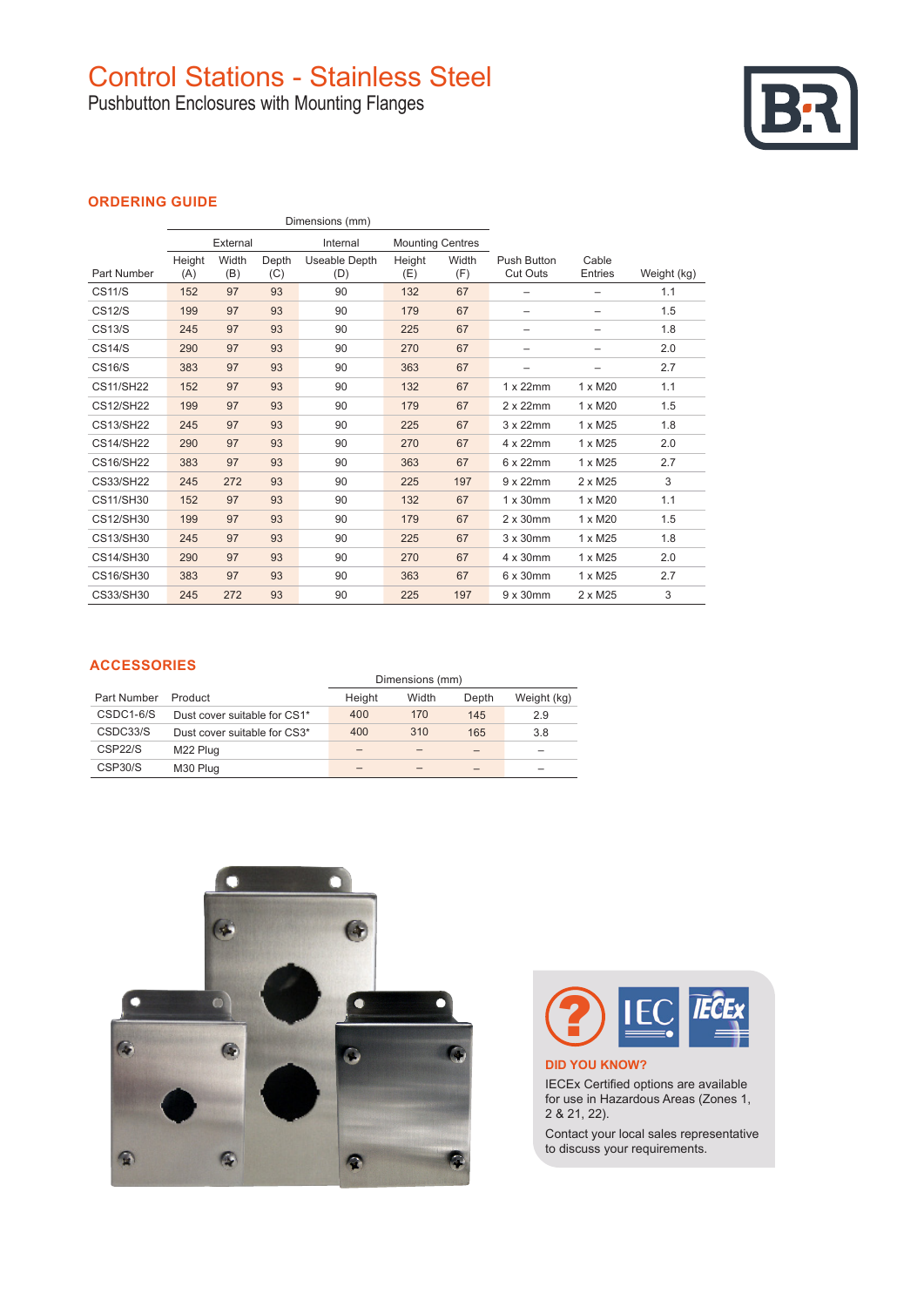Pushbutton Enclosures with Mounting Flanges



## **TECHNICAL DRAWINGS**



Front View 30mm Cut Outs 22mm Cut Outs No Cut Outs



Side View



Front View (Lid Removed)



22.5mm cut out





 $\circ$ 

 $\bigoplus$ 

 $\oplus$ 

 $\overline{\circ}$